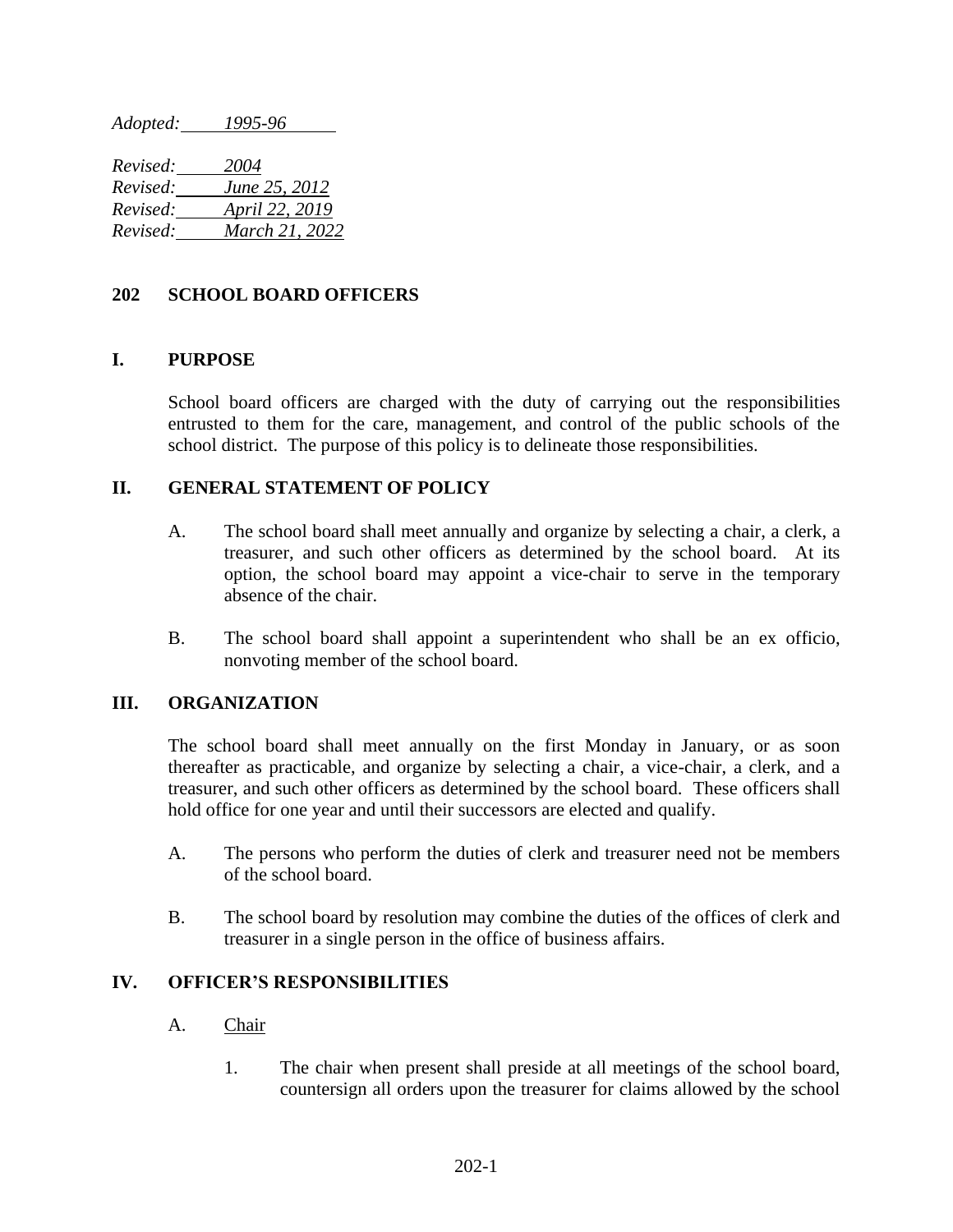board, represent the school district in all actions, and perform all duties a chair usually performs.

- 2. In case of absence, inability, or refusal of the clerk to draw orders for the payment of money authorized by a vote of the majority of the school board to be paid, the chair may draw the orders, or the office of the clerk may be declared vacant by the chair and treasurer and filled by appointment.
- 3. Confer with superintendent on meeting agendas.
- B. Treasurer
	- 1. The board-elected treasurer oversees these functions as performed by the district's business manager.
	- 2. The treasurer shall deposit the funds of the school district in the official depository.
	- 3. The treasurer shall make all reports which may be called for by the school board and perform all duties a treasurer usually performs.
	- 4. In the event there are insufficient funds on hand to pay valid orders presented to the treasurer, the treasurer shall receive, endorse, and process the orders in accordance with Minn. Stat. § 123B.12.
- C. Clerk
	- 1. The board-elected clerk oversees these functions as performed by the district's business manager and superintendent/school board assistant.
	- 2. The clerk shall keep a record of all meetings in the books provided or supervise the process of keeping this record.
	- 3. Within three days after an election, the clerk shall notify all persons elected of their election.
	- 4. On or before September 15 of each year, the clerk shall:
		- a. file with the school board a report of the revenues, expenditures, and balances in each fund for the preceding fiscal year.
		- b. make and transmit to the commissioner of education certified reports, showing: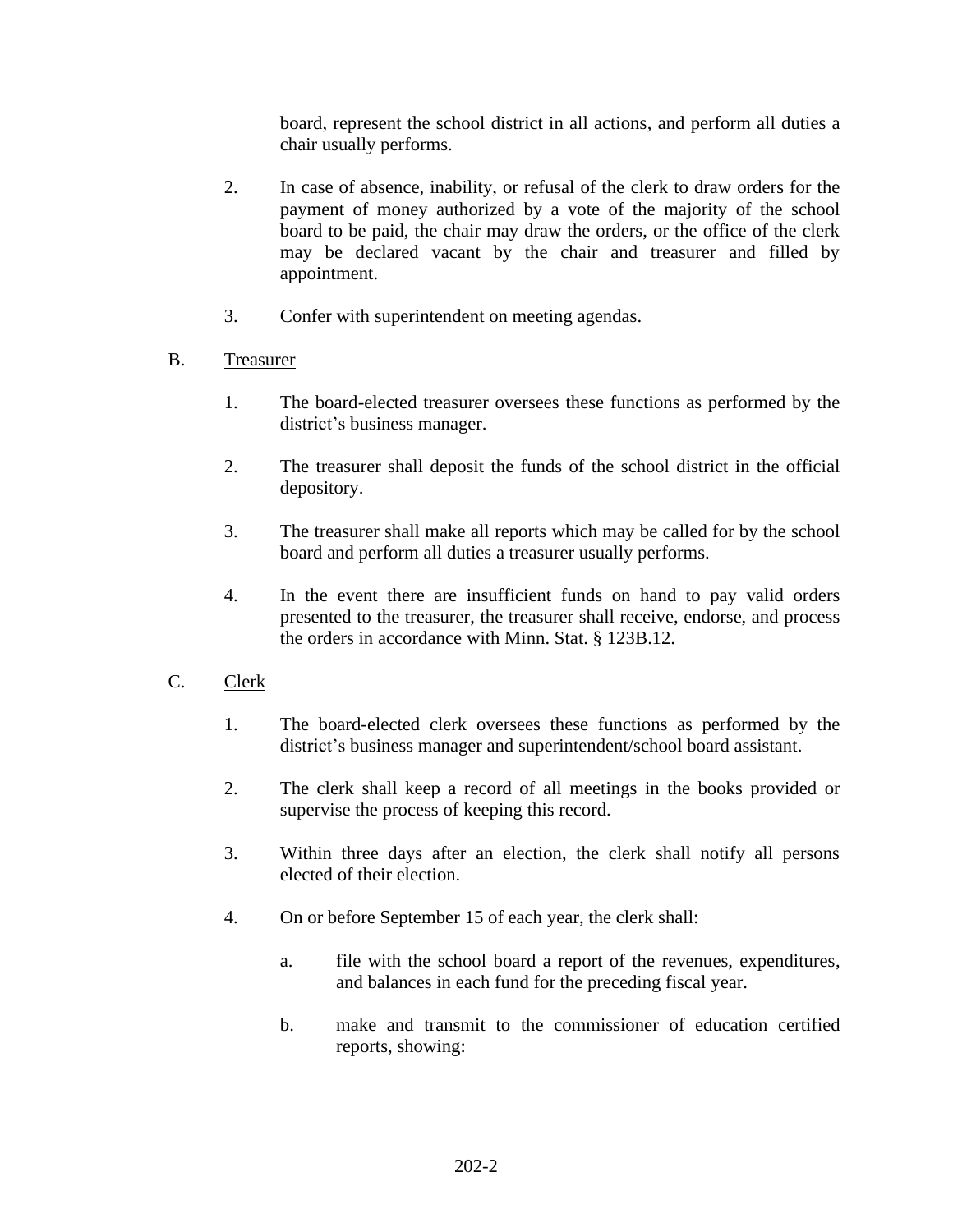- (1) revenues and expenditures in detail, and such other financial information required by law, rule, or as may be called for by the commissioner;
- (2) length of school term and enrollment and attendance by grades; and
- (3) other items of information as called for by the commissioner.
- 5. The clerk shall enter into the clerk's record book copies of all reports and of the teachers' term reports, and of the proceedings of any meeting, and keep an itemized account of all expenses of the school district.
- 6. The clerk shall furnish to the county auditor, on or before September 30 of each year, an attested copy of the clerk's record, showing the amount of proposed property tax voted by the school district or the school board for school purposes.
- 7. The clerk shall draw and sign all orders upon the treasurer for the payment of money for bills allowed by the school board for salaries of officers and for teachers' wages and all claims, to be countersigned by the chair.
- 8. The clerk shall perform such duties as required by the Minnesota Election Law or other applicable laws relating to the conduct of elections.
- 9. The clerk shall perform the duties of the chair in the event of the chair's and the vice-chair's temporary absences.
- D. Vice-Chair

The vice-chair shall perform the duties of the chair in the event of the chair's temporary absence.

- E. Superintendent
	- 1. The superintendent shall be an ex officio, nonvoting member of the school board.
	- 2. The superintendent shall perform the following:
		- a. carry out policies of district;
		- b. visit and supervise the schools in the school district, report and make recommendations about their condition when advisable or on request by the school board;